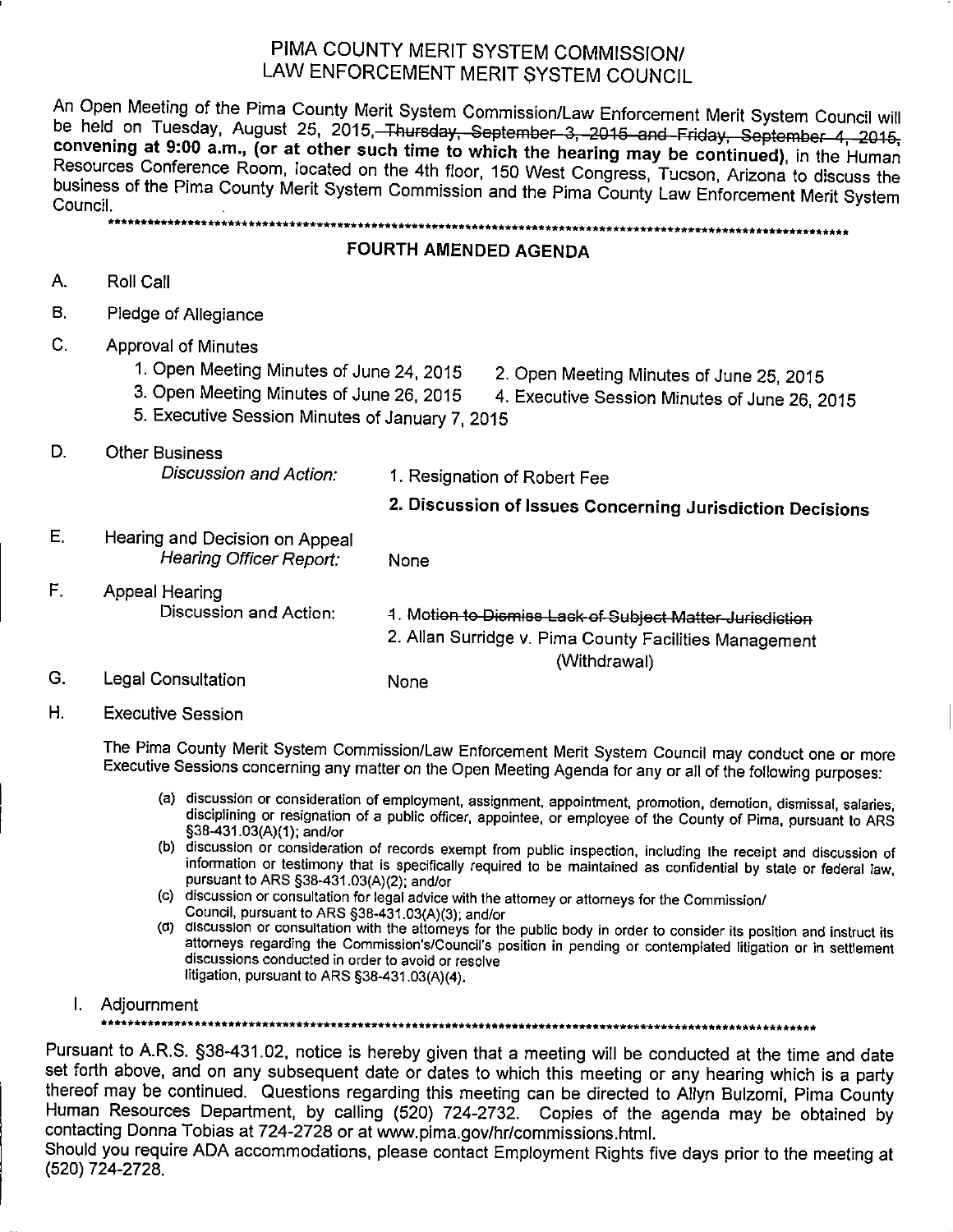# PIMA COUNTY MERIT SYSTEM COMMISSION/ LAW ENFORCEMENT MERIT SYSTEM COUNCIL

An Open Meeting of the Pima County Merit System Commission/Law Enforcement Merit System Council will be held on Tuesday, August 25, 2015, **Thursday, September 3, 2015 and Friday, September 4, 2015, convening at 9:00 a.m., (or at other such time to which the hearing may be continued)**, in the Human Resources Conference Room, located on the 4th floor, 150 West Congress, Tucson, Arizona to discuss the business of the Pima County Merit System Commission and the Pima County Law Enforcement Merit System Council. \*\*\*\*\*\*\*\*\*\*\*\*\*\*\*\*\*\*\*\*\*\*\*\*\*\*\*\*\*\*\*\*\*\*\*\*\*\*\*\*\*\*\*\*\*\*\*\*\*\*\*\*\*\*\*\*\*\*\*\*\*\*\*\*\*\*\*\*\*\*\*\*\*\*\*\*\*\*\*\*\*\*\*\*\*\*\*\*\*\*\*\*\*\*\*\*\*\*\*\*\*\*\*\*\*\*\*\*\*\*

# **THIRD AMENDED AGENDA**

- A. Roll Call
- B. Pledge of Allegiance
- C. Approval of Minutes
	- 1. Open Meeting Minutes of June 24, 2015 2. Open Meeting Minutes of June 25, 2015
	-
	- 5. Executive Session Minutes of January 7, 2015
- D. Other Business *Discussion and Action:* Resignation of Robert Fee
- E. Hearing and Decision on Appeal *Hearing Officer Report:* None
- F. Appeal Hearing<br>Discussion and Action:

# 3. Open Meeting Minutes of June 26, 2015 4. Executive Session Minutes of June 26, 2015

- **1. Motion to Dismiss Lack of Subject Matter Jurisdiction 2. Allan Surridge v. Pima County Facilities Management (Withdrawal)**
- G. Legal Consultation None
- H. Executive Session

The Pima County Merit System Commission/Law Enforcement Merit System Council may conduct one or more Executive Sessions concerning any matter on the Open Meeting Agenda for any or all of the following purposes: Fig. 10. The Commission of Robert Fee<br>
Session Minutes of June 26, 2015<br>
2. Open Meeting Minutes of June 26, 2015<br>
4. Executive Session Minutes<br>
Session Minutes of January 7, 2015<br>
3. Altan Surridge V. Pima County Faciliti

- (a) discussion or consideration of employment, assignment, appointment, promotion, demotion, dismissal, salaries, disciplining or resignation of a public officer, appointee, or employee of the County of Pima, pursuant to ARS §38-431.03(A)(1); and/or
- (b) discussion or consideration of records exempt from public inspection, including the receipt and discussion of information or testimony that is specifically required to be maintained as confidential by state or federal law, pursuant to ARS §38-431.03(A)(2); and/or
- (c) discussion or consultation for legal advice with the attorney or attorneys for the Commission/ Council, pursuant to ARS §38-431.03(A)(3); and/or
- (d) discussion or consultation with the attorneys for the public body in order to consider its position and instruct its attorneys regarding the Commission's/Council's position in pending or contemplated litigation or in settlement discussions conducted in order to avoid or resolve litigation, pursuant to ARS §38-431.03(A)(4).
- I. Adjournment

\*\*\*\*\*\*\*\*\*\*\*\*\*\*\*\*\*\*\*\*\*\*\*\*\*\*\*\*\*\*\*\*\*\*\*\*\*\*\*\*\*\*\*\*\*\*\*\*\*\*\*\*\*\*\*\*\*\*\*\*\*\*\*\*\*\*\*\*\*\*\*\*\*\*\*\*\*\*\*\*\*\*\*\*\*\*\*\*\*\*\*\*\*\*\*\*\*\*\*\*\*\*\*\*\*\*

Pursuant to A.R.S. §38-431.02, notice is hereby given that a meeting will be conducted at the time and date set forth above, and on any subsequent date or dates to which this meeting or any hearing which is a party thereof may be continued. Questions regarding this meeting can be directed to Allyn Bulzomi, Pima County Human Resources Department, by calling (520) 724-2732. Copies of the agenda may be obtained by contacting Donna Tobias at 724-2728 or at www.pima.gov/hr/commissions.html.

Should you require ADA accommodations, please contact Employment Rights five days prior to the meeting at (520) 724-2728.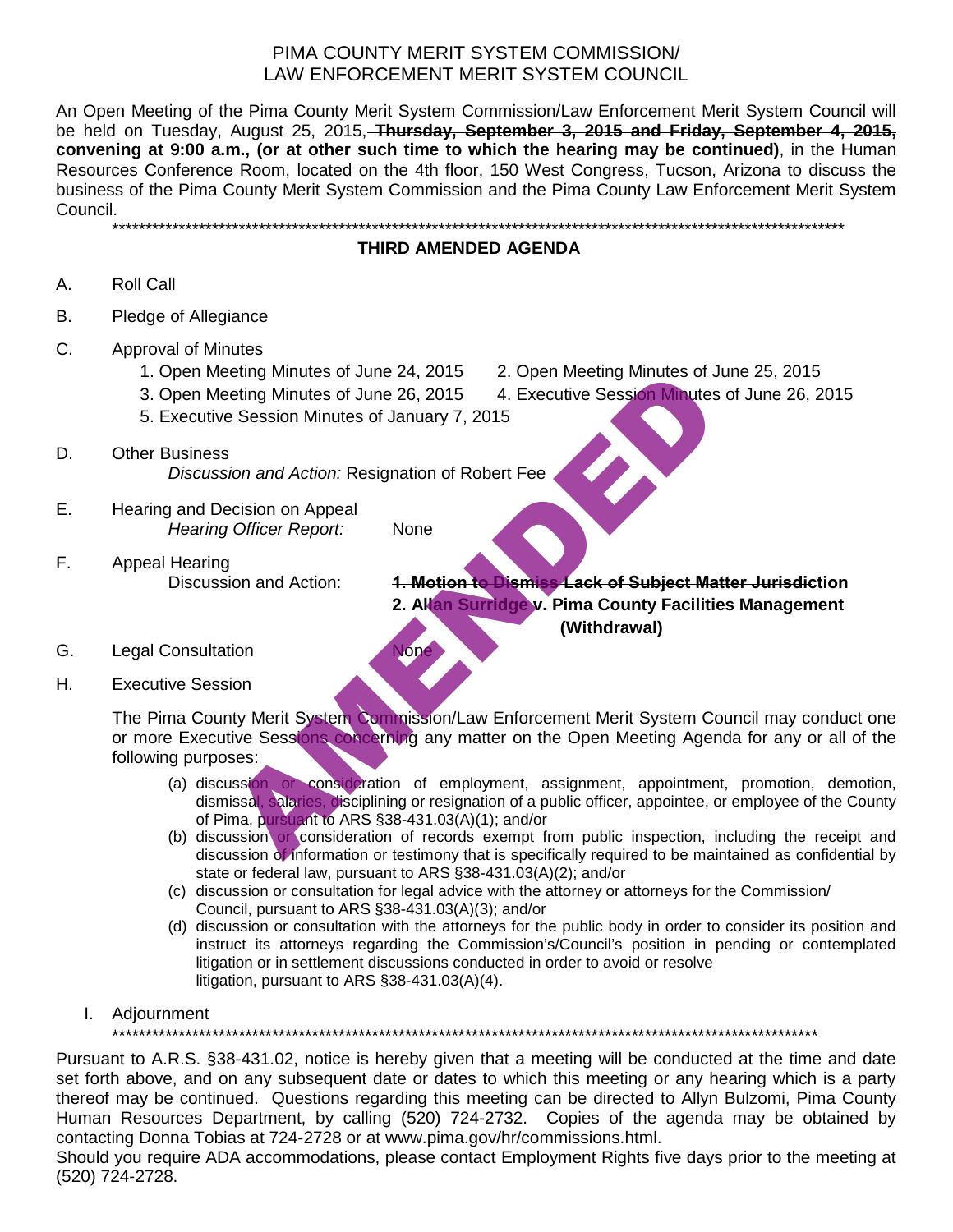# PIMA COUNTY MERIT SYSTEM COMMISSION/ LAW ENFORCEMENT MERIT SYSTEM COUNCIL

An Open Meeting of the Pima County Merit System Commission/Law Enforcement Merit System Council will be held on Tuesday, August 25, 2015, Thursday, September 3, 2015 and Friday, September 4, 2015, convening at 9:00 a.m., (or at other such time to which the hearing may be continued), in the Human Resources Conference Room, located on the 4th floor, 150 West Congress, Tucson, Arizona to discuss the business of the Pima County Merit System Commission and the Pima County Law Enforcement Merit System Council. 

### **SECOND AMENDED AGENDA**

- Α. Roll Call
- **B.** Pledge of Allegiance
- $\mathsf{C}$ . **Approval of Minutes** 
	-
	-
	-
- D.
- Е.
- F.
- 
- 

- G.
- Η.

eting Minutes of June 24, 2015<br>
2. Open Meeting Minutes of June 26, 2015<br>
4. Executive Session Minutes<br>
Session Minutes of June 26, 2015<br>
4. Executive Session Minutes<br>
Session Minutes of January 7, 2015<br>
A. Executive Sessi

- 
- 
- (c) discussion or consultation for legal advice with the attorney or attorneys for the Commission/ Council, pursuant to ARS §38-431.03(A)(3); and/or
- (d) discussion or consultation with the attorneys for the public body in order to consider its position and instruct its attorneys regarding the Commission's/Council's position in pending or contemplated litigation or in settlement discussions conducted in order to avoid or resolve litigation, pursuant to ARS §38-431.03(A)(4).
- I. Adjournment

Pursuant to A.R.S. §38-431.02, notice is hereby given that a meeting will be conducted at the time and date set forth above, and on any subsequent date or dates to which this meeting or any hearing which is a party thereof may be continued. Questions regarding this meeting can be directed to Allyn Bulzomi, Pima County Human Resources Department, by calling (520) 724-2732. Copies of the agenda may be obtained by contacting Donna Tobias at 724-2728 or at www.pima.gov/hr/commissions.html.

Should you require ADA accommodations, please contact Employment Rights five days prior to the meeting at (520) 724-2728.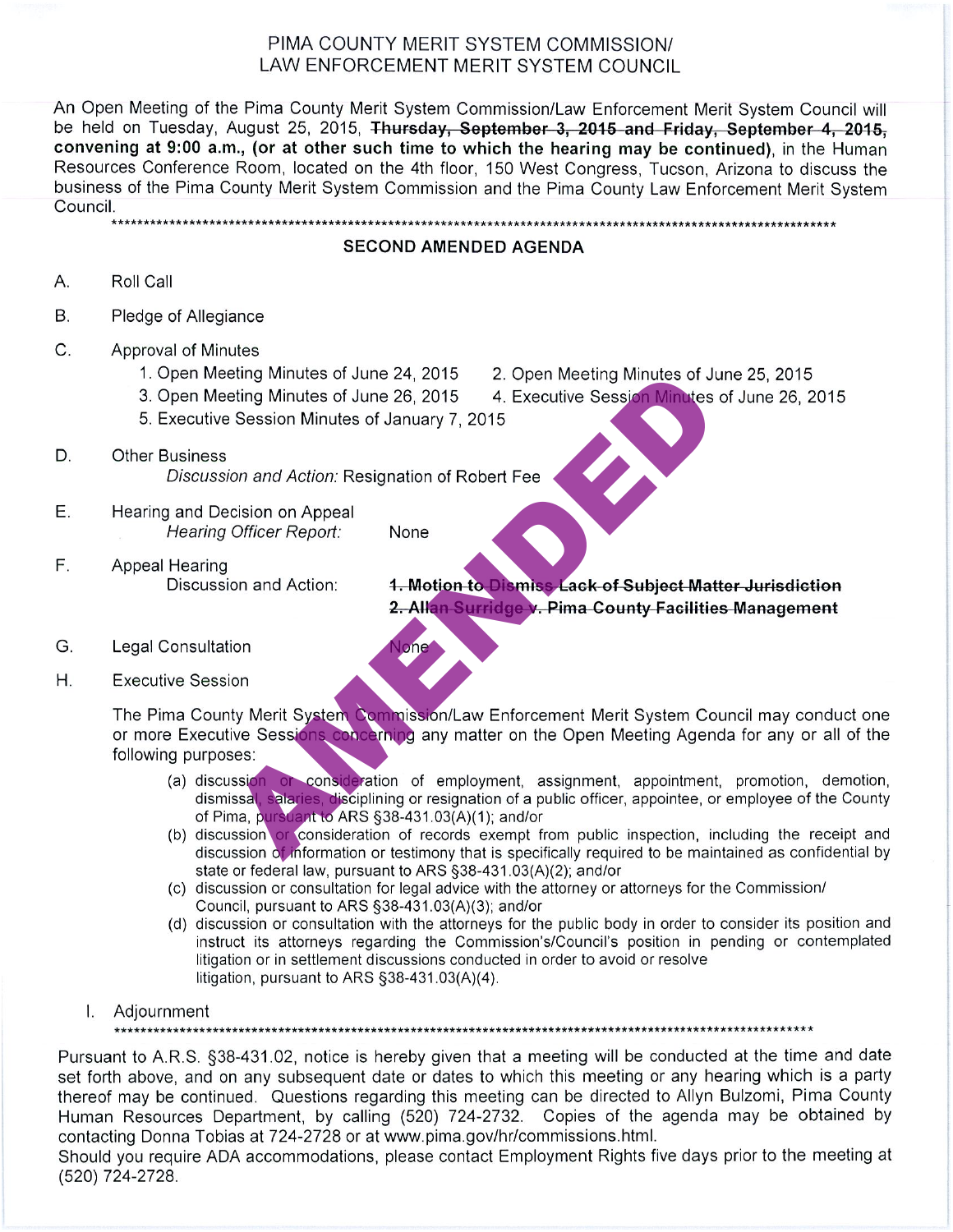# PIMA COUNTY MERIT SYSTEM COMMISSION/ LAW ENFORCEMENT MERIT SYSTEM COUNCIL

An Open Meeting of the Pima County Merit System Commission/Law Enforcement Merit System Council will be held on Tuesday, August 25, 2015, Thursday, September 3, 2015 and Friday, September 4, 2015, **convening at 9:00 a.m., (or at other such time to which the hearing may be continued)**, in the Human Resources Conference Room, located on the 4th floor, 150 West Congress, Tucson, Arizona to discuss the business of the Pima County Merit System Commission and the Pima County Law Enforcement Merit System Council. \*\*\*\*\*\*\*\*\*\*\*\*\*\*\*\*\*\*\*\*\*\*\*\*\*\*\*\*\*\*\*\*\*\*\*\*\*\*\*\*\*\*\*\*\*\*\*\*\*\*\*\*\*\*\*\*\*\*\*\*\*\*\*\*\*\*\*\*\*\*\*\*\*\*\*\*\*\*\*\*\*\*\*\*\*\*\*\*\*\*\*\*\*\*\*\*\*\*\*\*\*\*\*\*\*\*\*\*\*\*

**AMENDED AGENDA**

- A. Roll Call
- B. Pledge of Allegiance
- C. Approval of Minutes
	- 1. Open Meeting Minutes of June 24, 2015 2. Open Meeting Minutes of June 25, 2015
	- 3. Open Meeting Minutes of June 26, 2015 4. Executive Session Minutes of June 26, 2015
	- 5. Executive Session Minutes of January 7, 2015
- D. Other Business *Discussion and Action:* **Resignation of Robert Fee**
- E. Hearing and Decision on Appeal *Hearing Officer Report:* None
- F. Appeal Hearing

- Discussion and Action: **1. Motion to Dismiss Lack of Subject Matter Jurisdiction** 2. Allan Surridge v. Pima County Facilities Management
- G. Legal Consultation None
- H. Executive Session

The Pima County Merit System Commission/Law Enforcement Merit System Council may conduct one or more Executive Sessions concerning any matter on the Open Meeting Agenda for any or all of the following purposes: etting Minutes of June 24, 2015<br>
2. Open Meeting Minutes of June 26, 2015<br>
4. Executive Session Minutes<br>
9. Session Minutes of January 7, 2015<br>
3.<br>
Sion and Action: Resignation of Robert Fee<br>
ecision on Appeal<br>
1. **Motion** 

- (a) discussion or consideration of employment, assignment, appointment, promotion, demotion, dismissal, salaries, disciplining or resignation of a public officer, appointee, or employee of the County of Pima, pursuant to ARS §38-431.03(A)(1); and/or
- (b) discussion or consideration of records exempt from public inspection, including the receipt and discussion of information or testimony that is specifically required to be maintained as confidential by state or federal law, pursuant to ARS §38-431.03(A)(2); and/or
- (c) discussion or consultation for legal advice with the attorney or attorneys for the Commission/ Council, pursuant to ARS §38-431.03(A)(3); and/or
- (d) discussion or consultation with the attorneys for the public body in order to consider its position and instruct its attorneys regarding the Commission's/Council's position in pending or contemplated litigation or in settlement discussions conducted in order to avoid or resolve litigation, pursuant to ARS §38-431.03(A)(4).
- I. Adjournment

\*\*\*\*\*\*\*\*\*\*\*\*\*\*\*\*\*\*\*\*\*\*\*\*\*\*\*\*\*\*\*\*\*\*\*\*\*\*\*\*\*\*\*\*\*\*\*\*\*\*\*\*\*\*\*\*\*\*\*\*\*\*\*\*\*\*\*\*\*\*\*\*\*\*\*\*\*\*\*\*\*\*\*\*\*\*\*\*\*\*\*\*\*\*\*\*\*\*\*\*\*\*\*\*\*\*

Pursuant to A.R.S. §38-431.02, notice is hereby given that a meeting will be conducted at the time and date set forth above, and on any subsequent date or dates to which this meeting or any hearing which is a party thereof may be continued. Questions regarding this meeting can be directed to Allyn Bulzomi, Pima County Human Resources Department, by calling (520) 724-2732. Copies of the agenda may be obtained by contacting Donna Tobias at 724-2728 or at www.pima.gov/hr/commissions.html.

Should you require ADA accommodations, please contact Employment Rights five days prior to the meeting at (520) 724-2728.